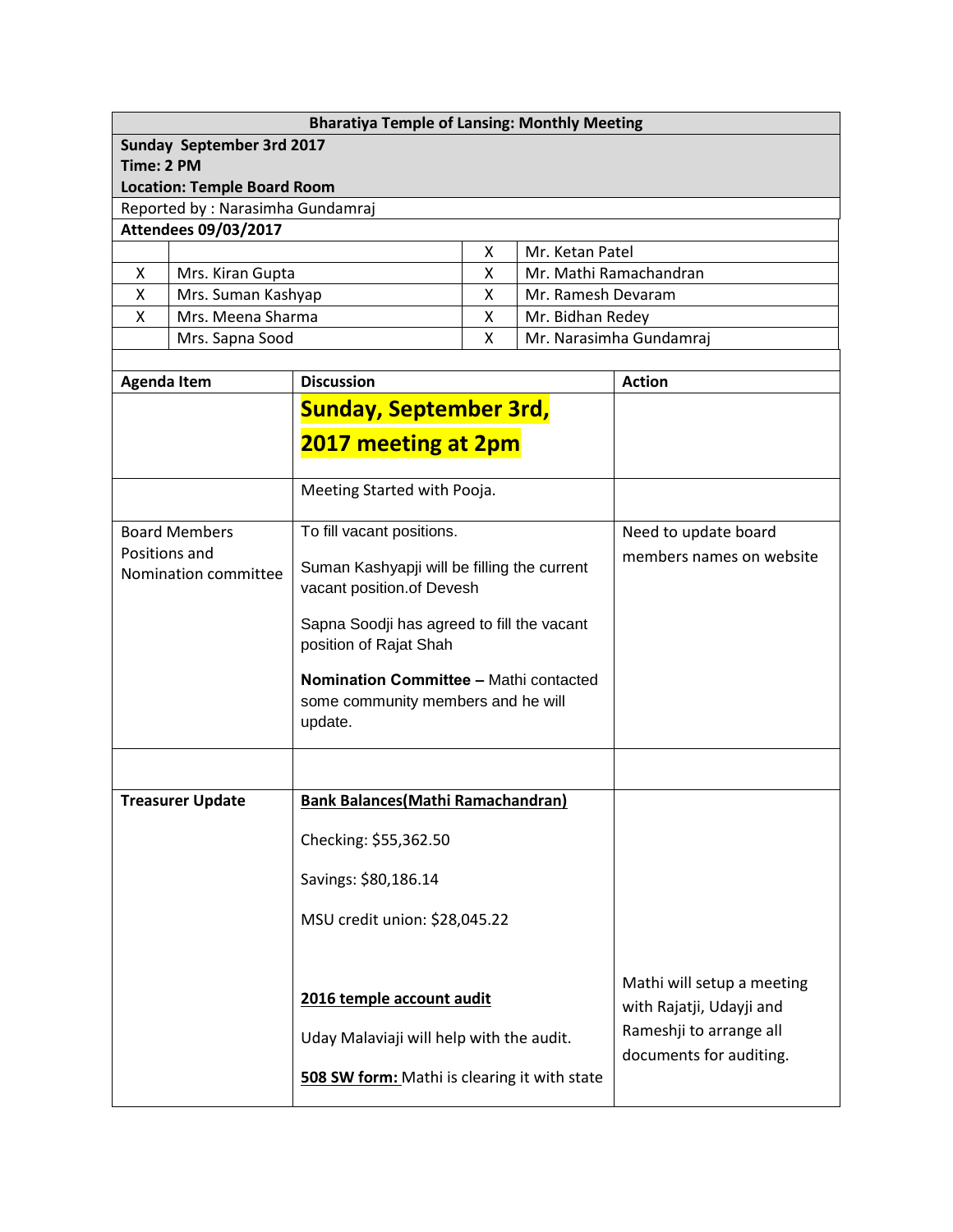|                                   | <b>Ornaments Audit:</b>                                                                                                                                                                                                                                                                                                                            |                                                                                               |
|-----------------------------------|----------------------------------------------------------------------------------------------------------------------------------------------------------------------------------------------------------------------------------------------------------------------------------------------------------------------------------------------------|-----------------------------------------------------------------------------------------------|
|                                   | Audit has been completed with the help of<br>the following volunteers.                                                                                                                                                                                                                                                                             |                                                                                               |
|                                   | Muljibhai Patel, Pravinaben Patel Chandra<br><b>Bisht and Mathi Ramachandran (BTL</b><br>Board) and Srihari Kadambi(Panditji).                                                                                                                                                                                                                     |                                                                                               |
|                                   | Gold Jewels Appraisal: Mathi contacted<br>Sunil - Krishna Jewellers, Detroit and he<br>agreed to do the appraisal                                                                                                                                                                                                                                  |                                                                                               |
|                                   |                                                                                                                                                                                                                                                                                                                                                    | Rameshji and Bidhanji agreed<br>to take the jewels to Krishna<br>jewelers for appraisal.      |
| <b>Fundraising Update</b>         | Fundraising committee met and discussed.                                                                                                                                                                                                                                                                                                           | Rameshji to send updated<br>contributions list                                                |
| <b>Priest Committee</b><br>update | Board discussed about Panditji's vacation<br>request from Dec 9 th to Jan 9th and the 4<br>weeks have been granted. Taking 2 weeks<br>paid vac in December, 9 days paid vac in<br>January                                                                                                                                                          |                                                                                               |
|                                   | Panditji has 14 days of leave left in 2017, if<br>he goes on 10 <sup>th</sup> he will be paid only for 2<br>weeks or 14 days and will have to take<br>unpaid leave from 24th through the 31st.<br>He will have to return on the 10 <sup>th</sup> , so he will<br>only use 10 days from 2018 and will be able<br>to take 5 days at some other time. |                                                                                               |
|                                   | Dresses for dieties for Ram parivar and<br>Radha Krishna and Durga.                                                                                                                                                                                                                                                                                | Ask community to donate<br>money for dresses during<br>major events. Meenaji to<br>coordinate |
|                                   | Priest's surveys to be give to people who<br>order preist services                                                                                                                                                                                                                                                                                 | Send e mail to the people<br>that order priest services.<br>Kiranji to formulate survey.      |
|                                   |                                                                                                                                                                                                                                                                                                                                                    |                                                                                               |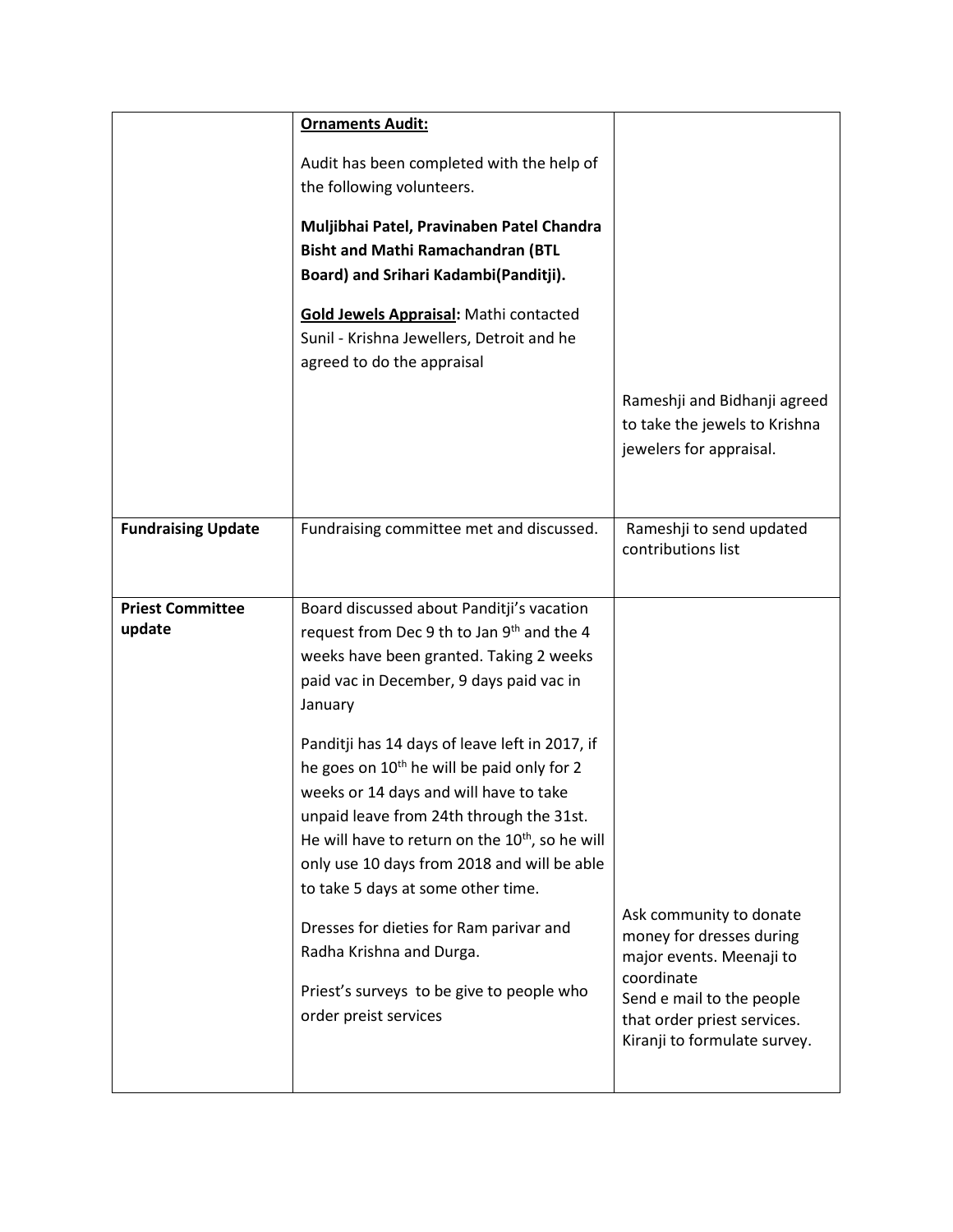|                           | In the sanctum area nobody is allowed to                                                                                                                                                                                                       |                                                                 |
|---------------------------|------------------------------------------------------------------------------------------------------------------------------------------------------------------------------------------------------------------------------------------------|-----------------------------------------------------------------|
|                           | sit on chairs. Handicapped people can sit                                                                                                                                                                                                      |                                                                 |
|                           | on the Moda stool.                                                                                                                                                                                                                             |                                                                 |
|                           |                                                                                                                                                                                                                                                |                                                                 |
|                           |                                                                                                                                                                                                                                                |                                                                 |
| <b>Maintenance Update</b> | Audio system is working now                                                                                                                                                                                                                    | Bidjanji will check and<br>update preists etc who will          |
|                           | Track light and halogen bulb replacement<br>We received higher quote and would look<br>for another quote.                                                                                                                                      | operate it.<br>Ketanji is working on this.                      |
|                           | Hot water problem resolved by<br>resetting Water Heater.                                                                                                                                                                                       | Ketanji is going to follow up.                                  |
|                           | Surveillance system is ordered and we<br>need to pay \$150 for installation                                                                                                                                                                    | Board approved \$150 for                                        |
|                           |                                                                                                                                                                                                                                                | surveillance system<br>installation.                            |
|                           | Adding parking spaces in the grass between<br>temple and shastrijis house                                                                                                                                                                      | Project for next year                                           |
|                           |                                                                                                                                                                                                                                                |                                                                 |
|                           | Kitchen renovation is all done as approved.<br>Board approved the cabintes. With that the<br>kitchen project should be done. Any new<br>additions would require 50 % of the funds<br>raised would be given towards temple<br>general expenses. | Ketan bought lock and will fix                                  |
|                           |                                                                                                                                                                                                                                                | it                                                              |
|                           | Basement window lock is broken                                                                                                                                                                                                                 |                                                                 |
|                           |                                                                                                                                                                                                                                                | Need to buy Velcro for<br>serving table to hold table<br>cloth. |
|                           | Parking Lot Resurfacing done                                                                                                                                                                                                                   |                                                                 |
|                           |                                                                                                                                                                                                                                                |                                                                 |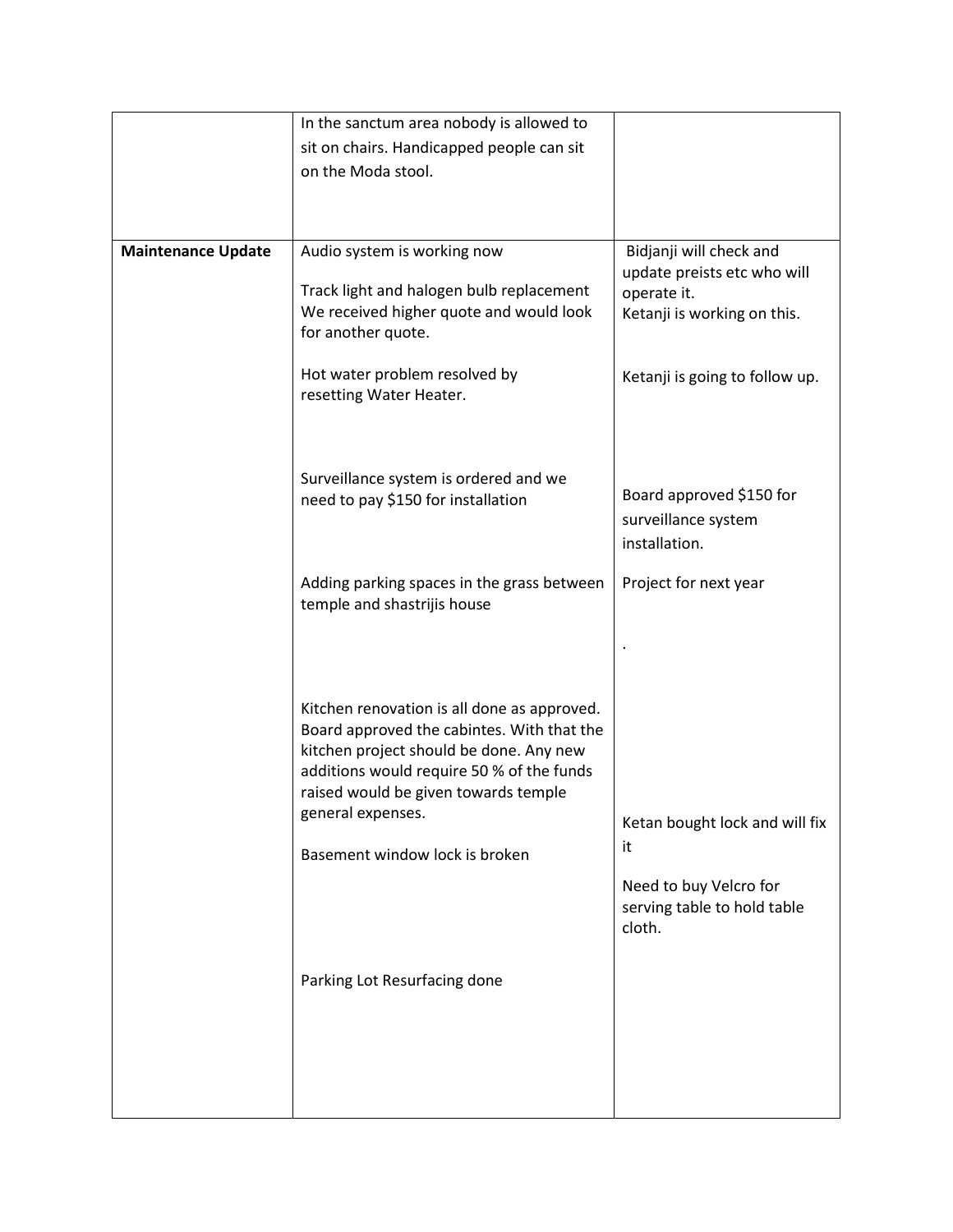|                            | Video Monitoring Information: Bidanji                                   |                           |
|----------------------------|-------------------------------------------------------------------------|---------------------------|
|                            | presented 24 hour video monitoring and                                  |                           |
|                            | security system message to the board, sent                              |                           |
|                            | to community.                                                           |                           |
|                            |                                                                         |                           |
|                            |                                                                         |                           |
|                            |                                                                         |                           |
|                            |                                                                         |                           |
|                            |                                                                         |                           |
|                            |                                                                         |                           |
|                            |                                                                         |                           |
|                            |                                                                         |                           |
|                            |                                                                         |                           |
|                            |                                                                         |                           |
| <b>Puja Update</b>         | Discussed that any board members present                                |                           |
|                            | during events should help in controlling                                |                           |
|                            | noise from kids.                                                        |                           |
|                            |                                                                         |                           |
|                            | Anybody above 18 entering the sanctum                                   | Purchase dhotis           |
|                            | area in shorts should wear a dhoti covering                             |                           |
|                            | the legs. Temple will provide dhotis<br>temporarily to wear and return. |                           |
|                            |                                                                         |                           |
|                            |                                                                         |                           |
| Website                    | Mathi talked to Shiv about adding a                                     | Shiv is working on it     |
|                            | youth section to the website                                            |                           |
|                            |                                                                         |                           |
|                            |                                                                         |                           |
|                            |                                                                         |                           |
| <b>Member Appreciation</b> | Music Program on Saturday, September                                    | Get youth involved in it. |
|                            | 09 <sup>th</sup> 2017                                                   | Order volunteer sashes.   |
|                            |                                                                         | Bidhan to announce Diwali |
|                            | Deven Upadhye will coordinate the music                                 | tickets for members.      |
|                            | program.                                                                |                           |
|                            | Bidhanji sent evite invitations and got                                 |                           |
|                            | about 90 confirmations. He discussed the                                |                           |
|                            | menu. Neela Behen is arranging                                          |                           |
|                            |                                                                         |                           |